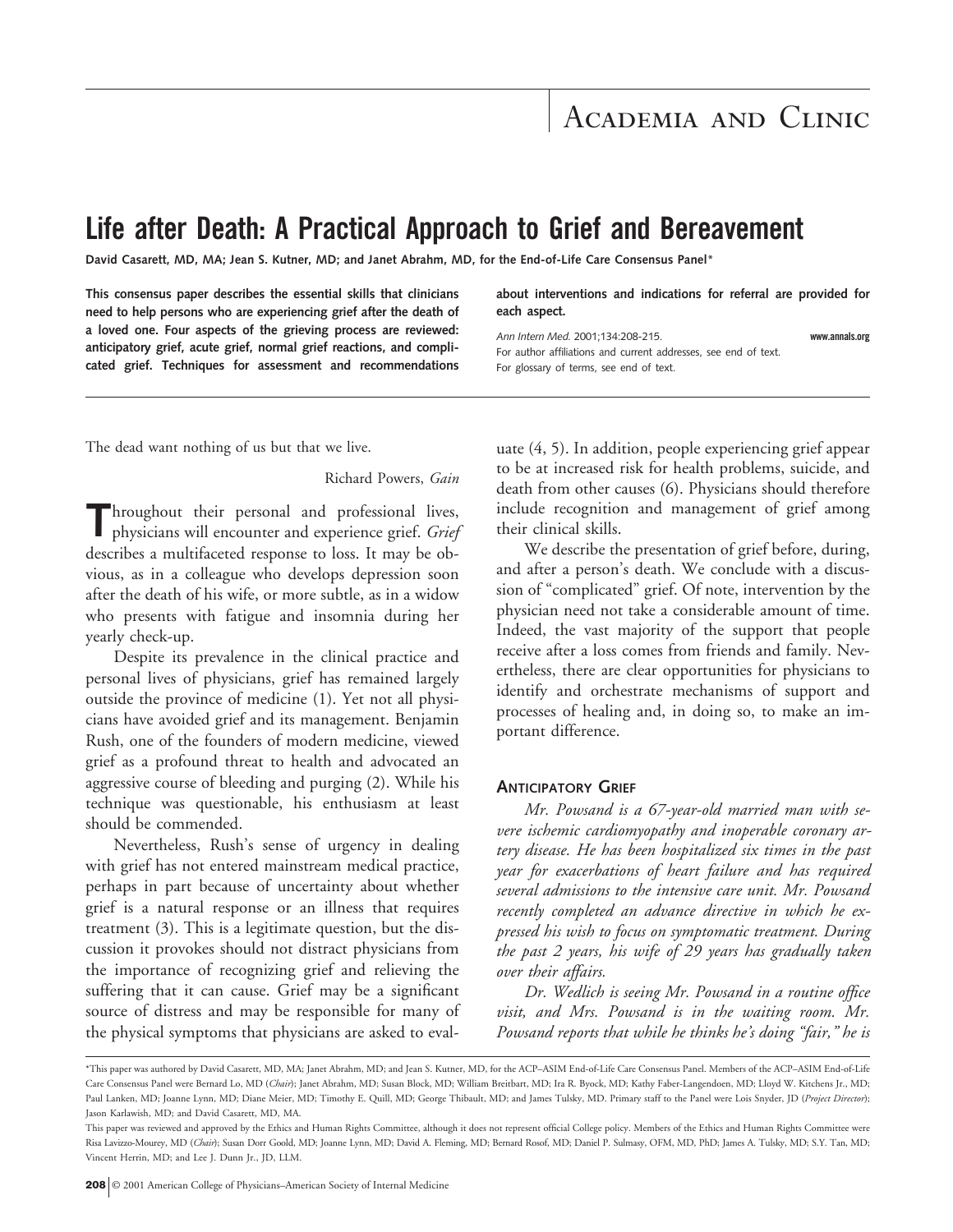#### *Table 1.* **Interventions and Assessments**

| Anticipatory grief<br>Encourage open discussion<br>Clarify plans for future<br>Assist with life review |
|--------------------------------------------------------------------------------------------------------|
| Acute grief                                                                                            |
| Be present                                                                                             |
| Acknowledge own sense of loss                                                                          |
| Provide time and permission to grieve                                                                  |
| Assess immediate plan                                                                                  |
| Offer follow-up appointment                                                                            |
| Early bereavement (<1 month)                                                                           |
| Elicit concerns about symptoms of grief                                                                |
| Reassure that manifestations of grief are normal                                                       |
| Assess social support                                                                                  |
| Assess coping resources                                                                                |
| Identify practical or financial problems                                                               |
| Late bereavement $(\geq 1$ month)                                                                      |
| Assess progress of mourning                                                                            |
| Identify depression                                                                                    |
| Consider referral for counseling                                                                       |
| Consider pharmacotherapy                                                                               |
|                                                                                                        |

*worried about his wife. She seems anxious, and he has seen her crying when she doesn't think he is looking. She has also stopped attending her weekly bridge game. Mr. Powsand asks whether anything can be done to help her.*

It is essential to consider the impact of life-threatening illness on people who are close to the patient. In doing so, Dr. Wedlich might consider several possible explanations for Mrs. Powsand's behavior, including depression. However, the first explanation she should consider is *anticipatory grief*, the process by which friends and family come to terms with the potential loss of a significant person. Anticipatory grief is a multidimensional syndrome consisting of anger, guilt, anxiety, irritability, sadness, feelings of loss, and decreased ability to perform usual tasks (7).

The physician's primary goal in the setting of anticipatory grief is to offer support, which Dr. Wedlich can do in several ways (**Table 1**). First, she can ask to talk to Mr. and Mrs. Powsand together to determine what Mrs. Powsand understands about her husband's condition and prognosis (8). Next, she can help the couple talk about the changes that Mr. Powsand has noticed. Often, the most effective response to anticipatory grief is to acknowledge it openly. Such acknowledgment may provide relief to both Mr. Powsand and his wife and should be followed by a careful exploration of Mrs. Powsand's feelings and concerns.

A frank discussion with a physician can be supplemented by life review activities offered by clergy, psychologists, and social workers. The goal of a life review is to develop a sense of closure by reviewing meaningful events that the patient and his or her family have shared. This technique often makes use of pictures or possessions that give a shared sense of the past. Although a life review might be led by any provider, it is usually most practical for physicians to refer to a trained provider who has sufficient time and experience. In the right hands, a life review can help to smooth the dying process and may reduce distress after the patient's death (9). Clergy may use these sessions as an opportunity to provide early spiritual support. A life review may also provide considerable support for patients who, in facing death, are themselves experiencing a profound sense of loss.

## **Follow-up**

*Over the next 2 months, Mr. Powsand and his wife meet several times with Dr. Wedlich and a social worker. Mrs. Powsand also meets separately with a minister. Although Mrs. Powsand continues to avoid many social activities, she has resumed her weekly bridge game, and she acknowledges that her friends have become a strong source of support. She continues to have crying spells but is able to discuss with her husband his death and plans for the future.*

## **ACUTE GRIEF**

*Mr. Powsand is admitted to the hospital with an acute myocardial infarction and severe pulmonary edema. He becomes increasingly hypoxic, confused, and combative. Dr. Wedlich meets with Mrs. Powsand and the couple's two daughters. They refer to Mr. Powsand's advance directive and agree that Mr. Powsand would not have wished to undergo endotracheal intubation and hemodynamic monitoring. His agitated delirium is treated with chlorpromazine, and Mr. Powsand dies peacefully several hours later.*

*Dr. Wedlich is called urgently to the bedside. Mrs. Powsand and her daughters are all in the room. Mrs. Powsand is distraught, sobbing uncontrollably, preventing anyone from touching or moving Mr. Powsand, and repeating: "He's not dead yet, he's not dead yet." The nurses and daughters want Dr. Wedlich to give her a sedative to "calm her down."*

Despite the best efforts of providers and careful attention to anticipatory grief, some families will experience dramatic and disturbing acute grief reactions.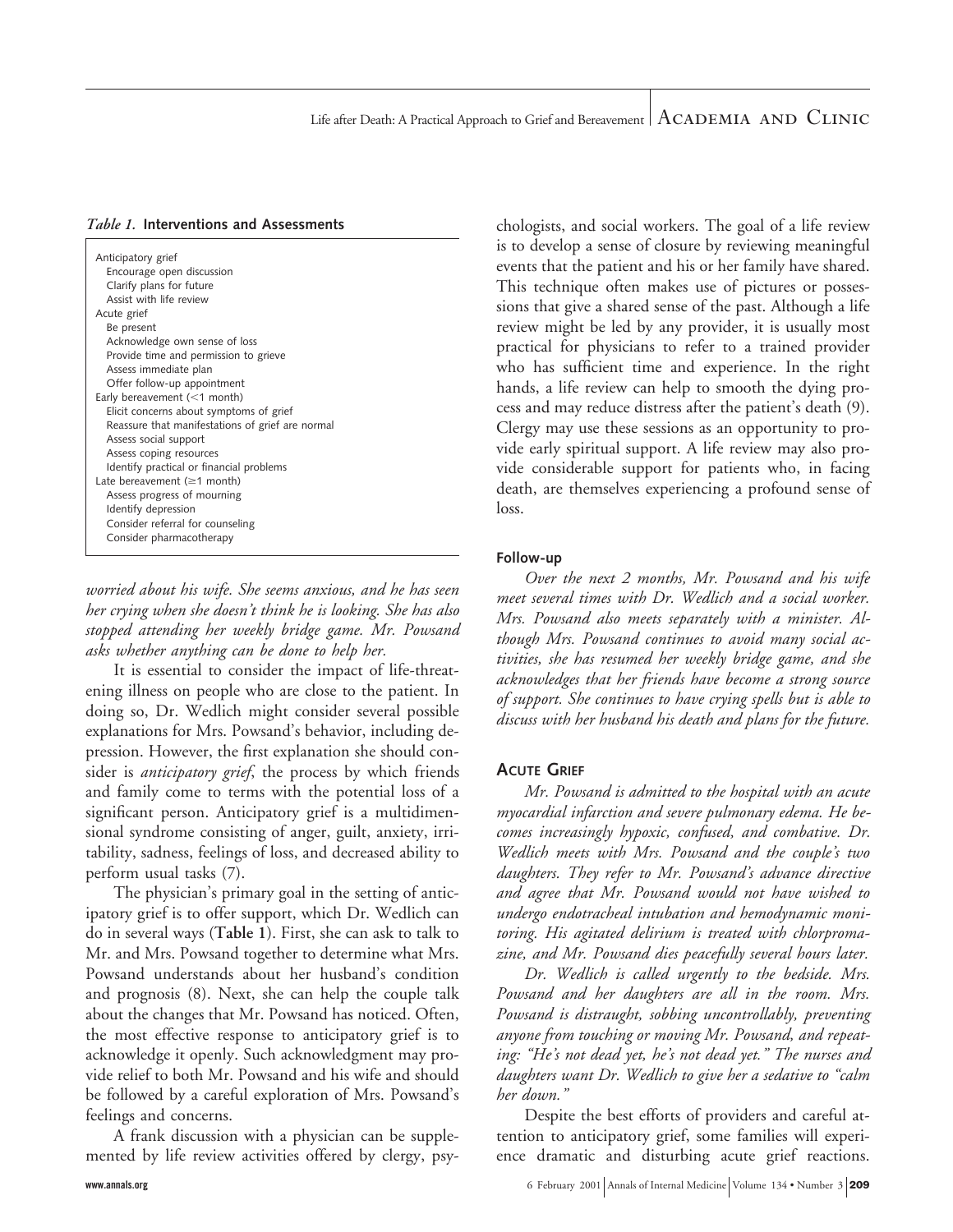Acute grief reactions may include denial, intense crying spells, anxiety, "numbness," a sense of derealization, and somatic symptoms (5, 10, 11) that may be distressing to family and health care providers. The principal challenge that Dr. Wedlich faces is to overcome feelings of awkwardness and to resist the temptation to prescribe a sedative to "fix" a problem. This challenge may be particularly daunting for physicians who are providing endof-life care but lack an ongoing relationship with the patient.

The most important service that Dr. Wedlich can offer is her presence. Simply by sitting in the room with Mrs. Powsand and being a witness to her expression of grief, Dr. Wedlich is providing valuable support. Spending a few moments with the family in silent contemplation is by far the most important intervention that physicians have to offer at the time of a patient's death.

Dr. Wedlich may wish to gently confirm that Mr. Powsand is dead and acknowledge Mrs. Powsand's grief by saying, "I'm sorry he's gone." She could add that she was honored to have known Mr. Powsand, or that he will be missed. Dr. Wedlich can reassure the family and nursing staff by explaining that Mrs. Powsand's response, while disturbing, is not abnormal, and that Mrs. Powsand does not mean literally that her husband is still alive. Instead, her seeming denial may be her way of expressing the sense of loss that they are all feeling.

Dr. Wedlich might suggest a referral to the hospital chaplain or to Mrs. Powsand's own clergy. She can arrange for Mr. Powsand's family to have time alone with the body to grieve in private. She can also offer "anticipatory guidance" by warning them that the next several hours and days may be very difficult and that they may wish to avoid other commitments. If Mrs. Powsand remains distraught after these interventions, a brief course of a short-acting sedative is sometimes appropriate and could be prescribed by her primary physician.

Before she leaves the unit, Dr. Wedlich should mobilize the unit team to address several practical matters. They should be sure that Mrs. Powsand has a way to get home from the hospital and that she will have a companion for the next several days. They should also arrange a follow-up appointment for Mrs. Powsand in 1 or 2 weeks with her primary care physician.

After she leaves the bedside, Dr. Wedlich should plan a condolence contact in the form of a telephone call or a handwritten note. This brief contact is important and can be a significant source of comfort to the bereaved person (12). Reminder systems may help ensure that contact is made (13). Dr. Wedlich should also consider attending the funeral or memorial service. Although she may feel uncomfortable doing so, her presence may provide an opportunity for personal healing and may offer comfort to the bereaved person. This is a personal decision that depends on time constraints, the physician's relationship with the family, and the family's expectations.

## **Follow-up**

*As Dr. Wedlich comforted Mrs. Powsand and her family, Mrs. Powsand gradually became calmer but still refused to allow the nurses to remove Mr. Powsand's body. Dr. Wedlich asked her whether she would be willing to help the nurses wash and prepare the body, and she agreed. This seemed to help her to acknowledge his death, and she allowed the body to be removed. She agreed to see her own physician, Dr. Cantor, in 2 weeks and to spend the night with her younger daughter.*

## **THE SPECTRUM OF NORMAL GRIEF**

*Dr. Wedlich contacted Dr. Cantor to explain recent events and to arrange an appointment. During that visit, Mrs. Powsand reports that she has been unable to concentrate on her housework or shopping. She has been staying with her younger daughter for the past 2 weeks and feels "at loose ends." She also describes an unexpected yet comforting sensation that her husband is present in the room with her. When Dr. Cantor asks how she spends her days, she says, "I just sit and look around the room, or I wander around our house, picking things up and putting them back."*

At this visit, Dr. Cantor's primary goals should be to review recent events, to define the symptoms and emotions that Mrs. Powsand is experiencing, and to determine whether these symptoms are interfering with her life and preventing her from moving through the processes of mourning. He can do this by asking six open-ended questions (**Table 2**). This line of questioning should pay particular attention to manifestations of grief that might disturb Mrs. Powsand (**Table 3**), such as her perception of her husband's presence; Dr. Cantor can then offer reassurance that such symptoms are normal.

When cultural differences exist, it is sometimes the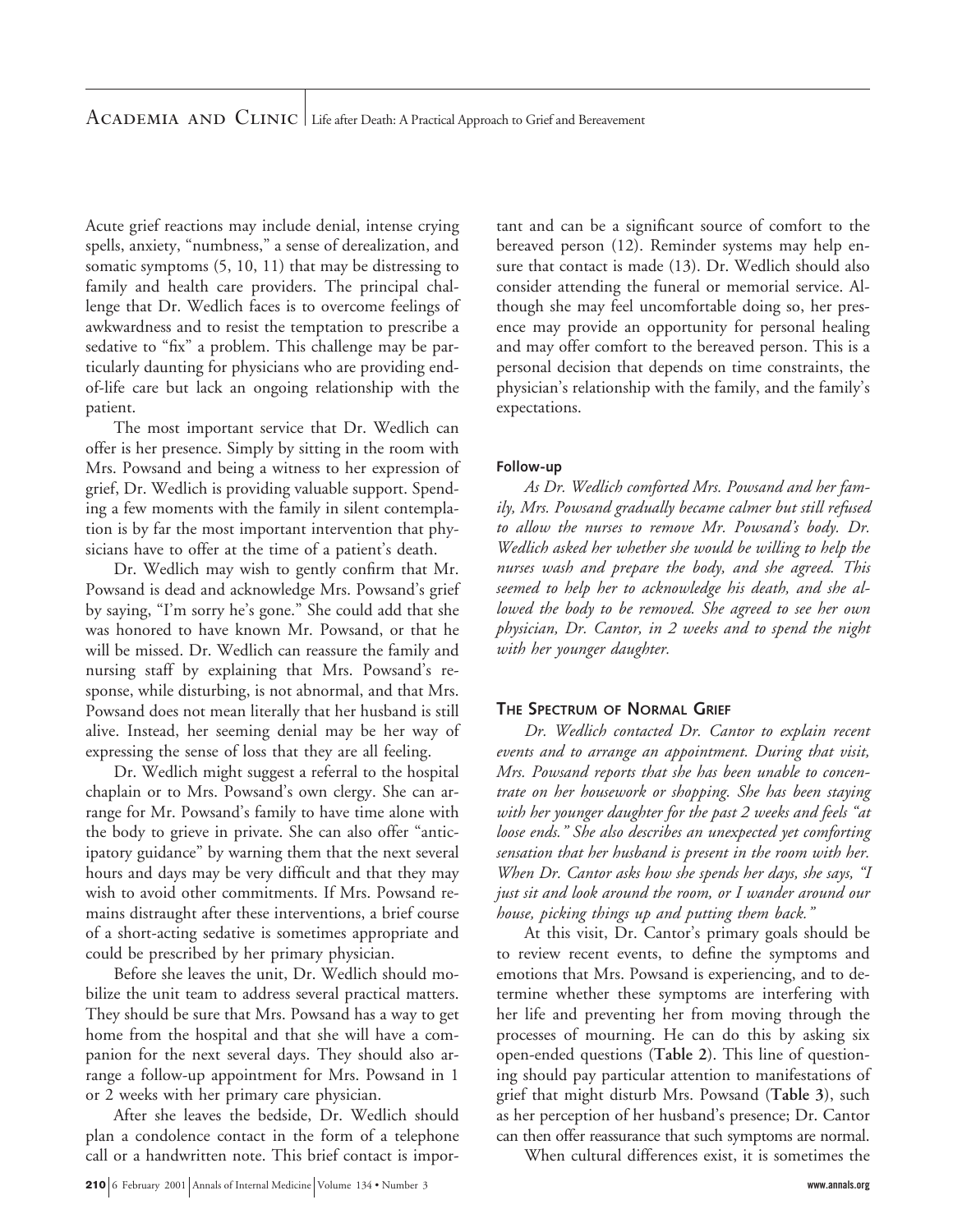#### *Table 2.* **The Brief Bereavement Interview**

| Responses to grief<br>"You've faced a lot over the past several weeks. How has that been<br>for you?" |
|-------------------------------------------------------------------------------------------------------|
| "How have things been different for you?"                                                             |
| "Is there anything that has been especially troubling to you?"                                        |
| Social support                                                                                        |
| "Has anyone been particularly helpful to you in the past month?"                                      |
| Coping resources                                                                                      |
| "Are there any activities that have made this less difficult for you?"                                |
| <b>Practical difficulties</b>                                                                         |
| "How are things around the house? With your finances?"                                                |

bereaved person who reassures the physician that symptoms or behaviors are normal. For example, among the Navajo, grief is often expressed publicly only during the 4 days after death (14), which many non-Navajo physicians may find surprising. When physicians are not familiar with a culture, it is important that they inquire about customs, beliefs, or cultural norms.

In assessing Mrs. Powsand's grief, Dr. Cantor should also identify deficits in social support that are associated with prolonged or difficult grief (15–17). This will require reevaluation even when a physician knows a patient well, because the most robust social support systems may weaken during bereavement if friends and family withdraw or if the bereaved person feels uncomfortable attending social events alone. Dr. Cantor can work with Mrs. Powsand to review and identify sources of support and other coping resources that she has found to be comforting. These may include spending time with family or friends or creating a memorial to her husband in the form of a scrapbook, a charitable donation, or a scholarship in his name.

Finally, Dr. Cantor can also help Mrs. Powsand identify the practical problems that have arisen now that she is alone. These difficulties may be particularly pronounced in elderly couples, who often depend on one another for financial and domestic tasks of daily life, such as balancing a checkbook or paying taxes. Referral to a social worker may be helpful.

#### **Follow-up**

*Dr. Cantor reassures Mrs. Powsand that the sensation of her husband's presence is normal and does not indicate a psychiatric illness, as long as it is not disturbing to her. Mrs. Powsand says that she was reluctant to return to her bridge club because she thought it seemed inappropriate for her to* *go out socially so soon after her husband's death. Dr. Cantor acknowledges her concerns but encourages her to continue to draw on the sources of support that she had found helpful in the past. They agree that Mrs. Powsand should return for a routine appointment in 6 months but that she could call sooner.*

## **COMPLICATED GRIEF**

*Four months after Mr. Powsand's death, Mrs. Powsand's daughter calls Dr. Cantor to say that her mother has been feeling tired and lethargic since Mr. Powsand's death. These symptoms became much worse 1 month ago but have improved somewhat since then. Mrs. Powsand has been spending most of her time in the house and is still reluctant to return to activities that she had found pleasurable in the past. Her daughter asks Dr. Cantor for "something to help Mom's mood."*

Mrs. Powsand is experiencing fatigue and anhedonia and has been withdrawing from her usual activities. These responses may be features of normal grief, or they may be indications of *complicated grief* or depression, which are marked by a failure to return to preloss levels of performance or states of emotional well-being (15). Because both depression and complicated grief are indi-

*Table 3.* **Manifestations of Grief\***

| Psychological symptoms                                         |
|----------------------------------------------------------------|
| Sadness                                                        |
| Anxiety                                                        |
| Helplessness                                                   |
| Emotional lability                                             |
| Irritability                                                   |
| Apathy                                                         |
| <b>Disbelief</b>                                               |
| Impaired concentration                                         |
| Lowered self-esteem                                            |
| Hallucinations of the deceased's presence (visual or auditory) |
| Feelings of unreality                                          |
| <b>Numbness</b>                                                |
| Denial                                                         |
| Searching for the deceased                                     |
| Physical symptoms                                              |
| Anorexia                                                       |
| Change in weight                                               |
| Trouble initiating or maintaining sleep                        |
| Fatigue                                                        |
| Chest pain                                                     |
| Headache                                                       |
| Palpitations                                                   |
| Hair loss                                                      |
| Gastrointestinal distress                                      |
|                                                                |

<sup>\*</sup> Adapted from reference 4.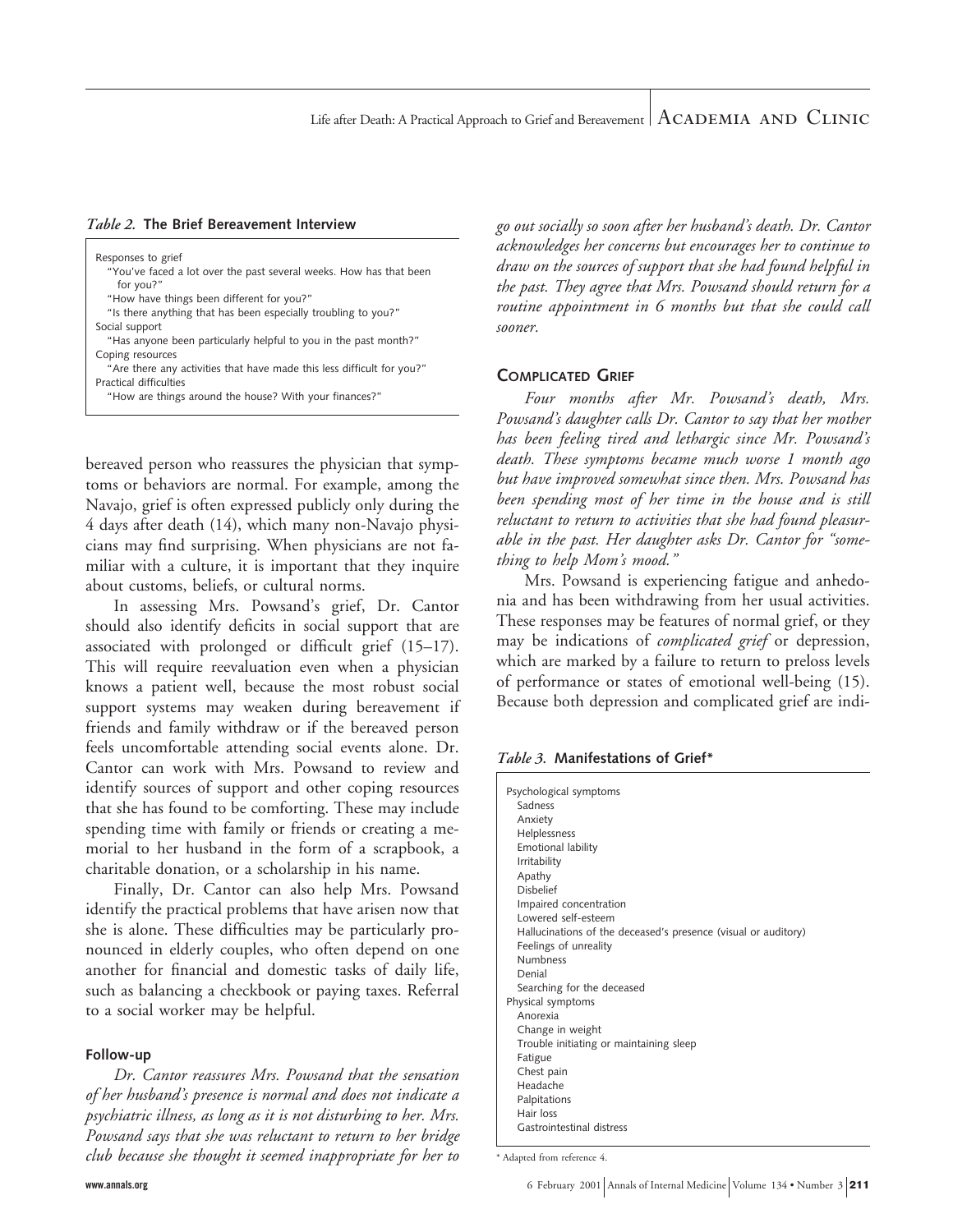cations for additional counseling or psychotherapy, Dr. Cantor should arrange a follow-up visit.

At this visit, Dr. Cantor should rule out organic causes of Mrs. Powsand's symptoms and should determine whether her grief is complicated. Because of its implications for treatment, Dr. Cantor should first look for evidence of depression. Overall, estimates of depression in the first year of bereavement range from 17% to 27% (18), and suicidal ideation is present in up to 54% of persons even 6 months after the death (19–21).

Physicians may find it difficult to distinguish grief from depression because feelings of guilt, thoughts of death, and psychomotor retardation can be features of both conditions (22). However, symptoms caused by depression typically begin later, after 1 to 2 months of bereavement (23), and persist for several months after the loss (23, 24). In addition, depression is the more likely diagnosis when symptoms are constant (24). Prominent suicidal ideation, profound changes in appetite or sleep, or substantial decreases in function are also markers of depression. None of these criteria are absolute, but they should prompt consideration of antidepressant therapy or referral to a psychiatrist.

In this case, Mrs. Powsand is unlikely to have depression. Her lethargy and sadness have been present since her husband's death. Furthermore, they are accompanied by few if any somatic symptoms, such as a change in appetite, weight, or sleep. Finally, her feelings of sadness and apathy have waxed and waned over time. It is more likely therefore that Mrs. Powsand's symptoms are due to complicated grief.

Complicated grief may be difficult to identify because the experience of grief varies greatly among individuals (25, 26). Even the observation that patients with complicated grief experience more symptoms and griefrelated behaviors, while helpful as a guide, is of limited clinical usefulness because of the way in which characteristics of grief evolve over time (27). For example, C.S. Lewis wrote of his own experiences with grief that "One keeps on emerging from a phase, but it always recurs . . . Am I going in circles, or dare I hope I am on a spiral?" (28).

In identifying complicated grief, physicians may find it helpful to first define a patient's risk factors. Grief may be more pronounced and more distressing in younger people (29–31), women (32–34), and persons with limited social support (15–17). Grief may also be

## *Table 4.* **Processes of Mourning and the Complicated Bereavement Interview\***

| Avoidance                                                         |
|-------------------------------------------------------------------|
| Recognize the loss                                                |
| "Tell me about your husband's/wife's death."                      |
| "How was it for you after he/she died?"                           |
| Confrontation                                                     |
| React to the separation                                           |
| "How has his/her death changed your life? How are you different?" |
| Recollect and reexperience the deceased and the relationship      |
| "Tell me about your husband/wife."                                |
|                                                                   |
| Relinguish the old attachments to the deceased                    |
| "What do you feel you've lost since he/she died?"                 |
| Accommodation                                                     |
| Readjust                                                          |
| "What have you done to help you cope with your husband's/wife's   |
| death?"                                                           |
| "How has your life changed since he/she died?"                    |
| Reinvest in the future                                            |
| "What do you think the future holds for you?"                     |
| "What will tell you that you're coping well?"                     |
|                                                                   |

\* Adapted from reference 4.

slower to resolve if the death was sudden or traumatic (35). Each of these risks factors may increase the pretest probability of complicated grief.

However, it is more important that Dr. Cantor examine the course that the bereavement is taking and Mrs. Powsand's progress through "processes" of mourning (4) (**Table 4**). Initially, Mrs. Powsand must recognize the loss of her husband. She can then begin to adjust her life accordingly and confront the loss emotionally. Later, she can seek new relationships and pursuits as she adapts to her loss and begins to rebuild her life. Of note, the result of these processes is accommodation, not "acceptance" or "recovery." Grief changes people, and failure to return to one's baseline is therefore not a sign of abnormal grief. Instead, a more realistic aim is an altered life in which the person has adapted to the loss (4).

These mourning processes have two crucial implications for Mrs. Powsand's care. First, she should not expect to "recover" within a defined period of time, and Dr. Cantor should reassure her and her daughter that continued symptoms are not abnormal if she is making progress in other ways. Second, to assess Mrs. Powsand's progress, Dr. Cantor must define the time course of her grief and how it has changed. Dr. Cantor may find that asking focused questions that assess these processes of mourning may aid his assessment (**Table 4**).

Although accurate predictions of easily identifiable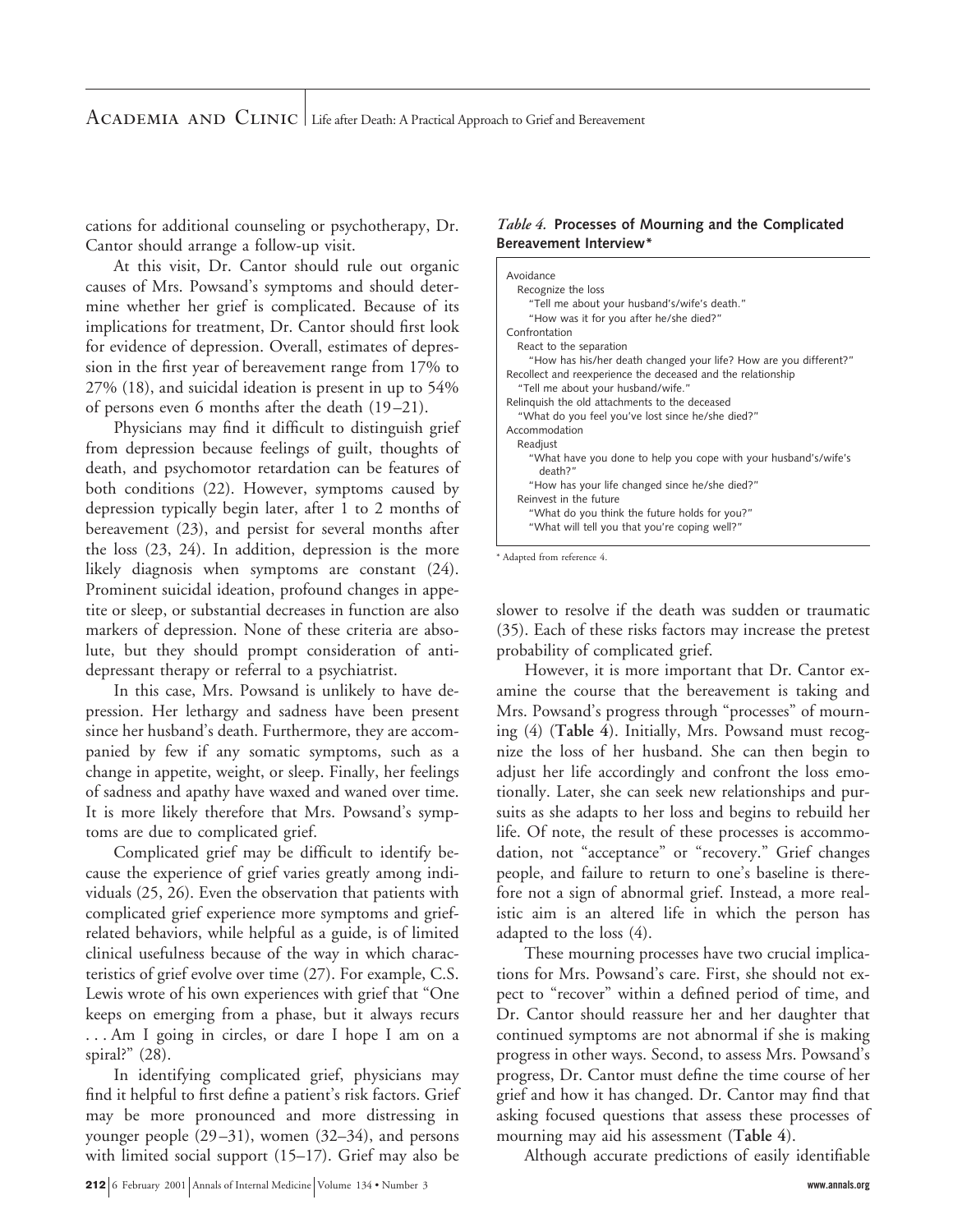"milestones" are usually neither possible nor helpful, two guidelines may be useful. First, Dr. Cantor should have noted some progress within the first 1 to 2 months. He might also expect to see clear improvement in at least some areas by 4 months. In this case, Mrs. Powsand's feelings of sadness and lethargy have persisted with little improvement, and it seems likely that her mourning has not progressed substantially.

For people whose grief does not progress, several therapeutic options are available. The option with the most evidence is counseling. Overall, data suggest that a variety of interventions may offer benefit (36). For instance, individualized counseling by a trained volunteer may be effective (37, 38), as is individualized professional counseling (39). Other options include a peer-led support group or a support group with a leader in which members share experiences (40–43). As in anticipatory grief, clergy and social workers can be important resources as well. In discussing counseling, Dr. Cantor should describe several options and might suggest that Mrs. Powsand participate in a session with several groups or therapists before making a decision.

Dr. Cantor might also consider prescribing antidepressant therapy. Although data do not support use of pharmacotherapy in the absence of depression, many clinicians find tricyclic antidepressants or selective serotonin reuptake inhibitors to be beneficial in persons with complicated grief. Given this possible benefit and the benign side effect profiles of most of these agents, a trial of pharmacologic therapy is reasonable.

The choice of therapy will depend largely on the personality and goals of the bereaved person. Referral for counseling will also depend on the availability of services in the bereaved person's community. It is reasonable to describe several treatment options, including both pharmacologic therapy and counseling.

Dr. Cantor should also continue to follow Mrs. Powsand at monthly or bimonthly intervals until her course has become clear. For bereaved people who experience uncomplicated grief, a single follow-up visit is usually sufficient. However, additional follow-up visits are required for complicated grief.

## **Follow-up**

*After Dr. Cantor and Mrs. Powsand discuss several therapeutic options, Mrs. Powsand chooses to see a psychol-* *ogist whom her minister recommended. At her next visit to Dr. Cantor 2 months later, Mrs. Powsand feels less fatigued. She still misses her husband very much and still feels his presence occasionally. However, she is looking forward to the impending birth of their first grandson, who will be named after Mr. Powsand.*

## **CONCLUSIONS**

The care of bereaved persons is challenging because few data and landmarks distinguish normal grief from abnormal grief. In addition, the course of bereavement usually fails to follow a traceable trajectory and leaves the bereaved person and physician unsure of the future. For all of these reasons, as well as the discomfort and uncertainty that can accompany conversations about death and dying, bereavement poses challenges that physicians may find daunting.

But care of the bereaved offers opportunities as well. Familiarity with grief may help physicians to understand that the wounds of loss and grief can heal with time. Armed with this knowledge, physicians are better able to take on the challenges of end-of-life care and to take care of themselves and their colleagues—after all, grief does not afflict only the families and friends of patients who have died. Physicians, nurses, and other health care workers often mourn the loss of a patient, and their grief can be profound. Physicians who can recognize grief in themselves or their colleagues will be able to seek support and to offer it to those in need.

Attention to bereavement offers a valuable opportunity to participate in healing in its purest form. It is an opportunity to leave technology behind and to heal with listening, words, and gestures. Physicians have few opportunities to touch lives as profoundly as they can by being present at a patient's death. It is a rare chance to be a doctor, in the original sense of "teacher," and to help patients and families through a difficult time of tragedy and personal growth.

## **GLOSSARY**

Definitions are based on references 4 and 44.

*Grief:* The psychological, behavioral, social, and physical reactions to loss of someone or something that is closely tied to a person's identity.

*Anticipatory grief:* A grief reaction that occurs in anticipation of an impending loss.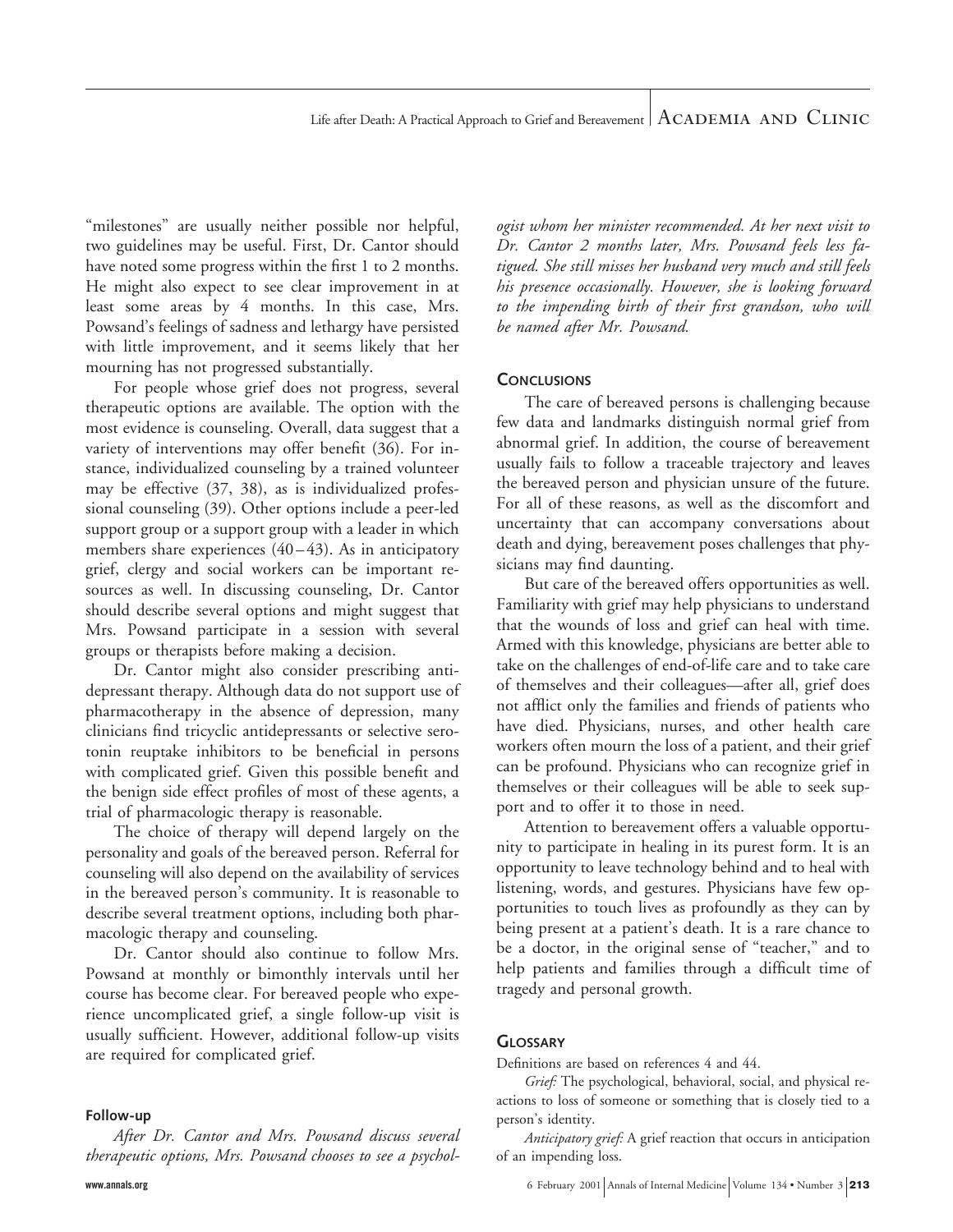## ACADEMIA AND CLINIC Life after Death: A Practical Approach to Grief and Bereavement

*Mourning:* The process by which people adapt to loss.

*Bereavement:* The period after a loss during which grief is experienced and mourning occurs.

*Complicated mourning:* Delayed or incomplete adaptation to loss.

From the Philadelphia Veterans Affairs Medical Center and Institute on Aging and Center for Bioethics, University of Pennsylvania, Philadelphia, Pennsylvania; and University of Colorado Health Sciences Center, Denver, Colorado.

**Acknowledgment:** The End-of-Life Care Consensus Panel thanks the Greenwall Foundation for its support in the development of this paper.

**Grant Support:** By the Greenwall Foundation.

**Requests for Single Reprints:** Lois Snyder, JD, Center for Ethics and Professionalism, American College of Physicians–American Society of Internal Medicine, 190 N. Independence Mall West, Philadelphia, PA 19106.

**Current Author Addresses:** Dr. Casarett: University of Pennsylvania, Institute on Aging, 3615 Chestnut Street, Philadelphia, PA 19104.

Dr. Kutner: University of Colorado Health Sciences Center, Box B180, 4200 East Ninth Avenue, Denver, CO 80262.

Dr. Abrahm: University of Pennsylvania Medical School, 514 Maloney, Hospital of the University of Pennsylvania, 3600 Spruce Street, Philadelphia, PA 19104.

## **References**

1. **Eliot TD.** Bereavement as a problem for family research and technique. The Family. 1930;11:114-5.

2. **Rush B.** Medical Inquiries and Observations upon the Diseases of the Mind. Philadelphia: Kimber and Richardson; 1812.

3. **Engel GC.** Is grief a disease? A challenge for medical research. Psychosom Med. 1961;23:18-22.

4. **Rando TA.** Treatment of Complicated Mourning. Champaign, IL: Research Pr; 1993.

5. **Parkes CM.** Bereavement: Studies of Grief in Adult Life. New York: International Univ Pr; 1972.

6. **Helsing KJ, Szklo M.** Mortality after bereavement. Am J Epidemiol. 1981; 114:41-52. [PMID: 0007246529]

7. **Theut SK, Jordan L, Ross LA, Deutsch SI.** Caregiver's anticipatory grief in dementia: a pilot study. Int J Aging Hum Dev. 1991;33:113-8. [PMID: 0001955206]

8. **Buckman R.** How to Break Bad News: A Guide for Health Care Professionals. Baltimore: Johns Hopkins Univ Pr; 1992.

9. **McCorkle R, Robinson L, Nuamah I, Lev E, Benoliel JQ.** The effects of home nursing care for patients during terminal illness on the bereaved's psychological distress. Nurs Res. 1998;47:2-10. [PMID: 0009478178]

10. **Bowlby J.** Sadness and Depression. vol. 3. London: Hogarth Pr, Institute of Psychoanalysis; 1980.

11. **Lindemann E.** Symptomatology and management of acute grief. Am J Psychiatry. 1944;101:213-8.

12. **Tolle SW, Bascom PB, Hickam DH, Benson JA Jr.** Communication be-

tween physicians and surviving spouses following patient deaths. J Gen Intern Med. 1986;1:309-14. [PMID: 0003772620]

13. **Abrahm JL, Cooley M, Ricacho L.** Efficacy of an educational bereavement program for families of veterans with cancer. J Cancer Educ. 1995;10:207-12. [PMID: 0008924396]

14. **Miller SI, Schoenfeld L.** Grief in the Navajo: psychodynamics and culture. Int J Soc Psychiatry. 1973;19:187-91. [PMID: 0004786022]

15. **Prigerson HG, Frank E, Kasl SV, Reynolds CF 3rd, Anderson B, Zubenko GS, et al.** Complicated grief and bereavement-related depression as distinct disorders: preliminary empirical validation in elderly bereaved spouses. Am J Psychiatry. 1995;152:22-30. [PMID: 0007802116]

16. **Sanders CM.** Risk factors in bereavement outcome. In: Stroebe MS, Stroebe W, Hansson RO, eds. Handbook of Bereavement: Theory, Research, and Intervention. New York: Cambridge Univ Pr; 1993:255-67.

17. **Vachon ML, Stylianos SK.** The role of social support in bereavement. Journal of Social Issues. 1988;44:175-90.

18. **Jacobs S, Kim K.** Psychiatric complications of bereavement. Psychiatric Annals. 1990;20:314-7.

19. **Byrne GJ, Raphael B.** Depressive symptoms and depressive episodes in recently widowed older men. Int Psychogeriatr. 1999;11:67-74. [PMID: 0010189600] 20. **Rosengard C, Folkman S.** Suicidal ideation, bereavement, HIV serostatus and psychosocial variables in partners of men with AIDS. AIDS Care. 1997;9: 373-84. [PMID: 0009337882]

21. **Szanto K, Prigerson H, Houck P, Ehrenpreis L, Reynolds CF 3rd.** Suicidal ideation in elderly bereaved: the role of complicated grief. Suicide Life Threat Behav. 1997;27:194-207. [PMID: 0009260302]

22. Diagnostic and Statistical Manual of Mental Disorders: DSM-IV. International Version with ICD-10 codes. 4th ed. Washington, DC: American Psychiatric Assoc; 1995.

23. **Jacobs S, Lieberman P.** Bereavement and depression. In: Cameron OG, ed. Presentations of Depression. New York: Wiley; 1987.

24. **Shuchter SR, Zisook S.** The therapeutic tasks of grief. In: Zisook S, ed. Biopsychosocial Aspects of Bereavement. Washington, DC: American Psychiatric Pr; 1987.

25. **Levy LH, Martinowski KS, Derby JF.** Differences in patterns of adaptation in conjugal bereavement: their sources and potential significance. Omega. 1994; 29:71-87.

26. **Prigerson HG, Shear MK, Newsom JT, Frank E, Reynolds CF 3rd, Maciejewski PK, et al.** Anxiety among widowed elders: is it distinct from depression and grief? Anxiety. 1996;2:1-12. [PMID: 0009160593]

27. **Lazare A.** Unresolved grief. In: Lazare A, ed. Outpatient Psychiatry: Diagnosis and Treatment. Baltimore: Williams & Wilkins; 1979.

28. **Lewis CS.** A Grief Observed. London: Faber and Faber; 1961:460.

29. **Vachon ML, Rogers J, Lyall WA, Lancee WJ, Sheldon AR, Freeman SJ.** Predictors and correlates of adaptation to conjugal bereavement. Am J Psychiatry. 1982;139:998-1002. [PMID: 0007091449]

30. **Ball JF.** Widow's grief: the impact of age and mode of death. Omega. 1977; 7:307-33.

31. **Reed MD.** Sudden death and bereavement outcomes: the impact of resources on grief symptomatology and detachment. Suicide Life Threat Behav. 1993;23: 204-20. [PMID: 0008249032]

32. **Jacobs S, Kasl S, Ostfeld A, Berkman L, Charpentier P.** The measurement of grief: age and sex variation. Br J Med Psychol. 1986;59(Pt 4):305-10. [PMID: 0003801338]

33. **Sanders CM.** A comparison of adult bereavement in the death of a spouse, child and parent. Omega. 1980;10:303-23.

34. **Zisook S, Shuchter SR, Lyons LE.** Predictors of psychological reactions

**214** 6 February 2001 Annals of Internal Medicine Volume 134 • Number 3 **www.annals.org**